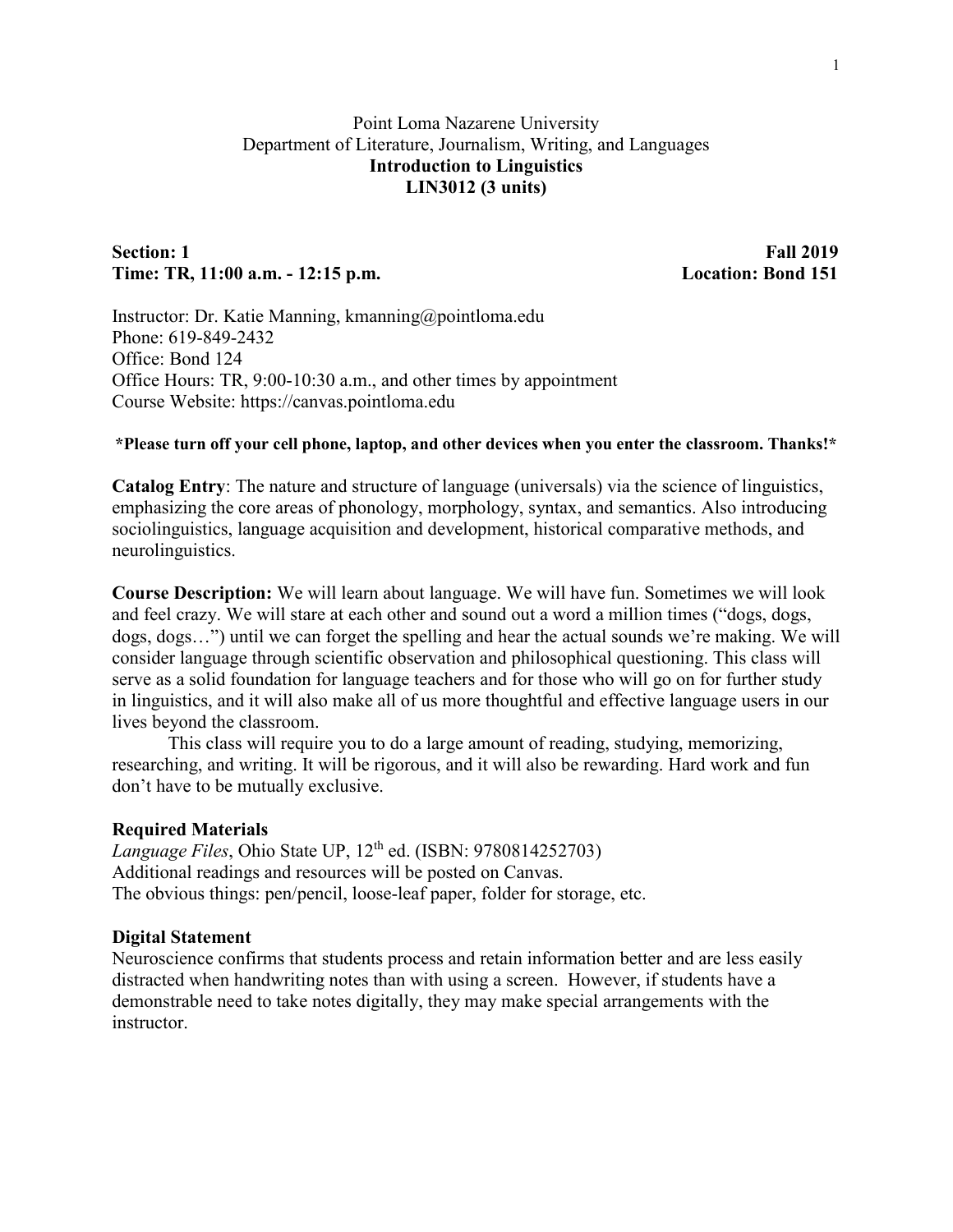**Diversity Statement:** Point Loma Nazarene University is committed to diversity in the classroom, in its publications and in its various organizations and components. Faculty and staff recognize that the diverse backgrounds and perspectives of their colleagues and students are best served through respect toward gender, disability, age, socioeconomic status, ethnicity, race, culture and other personal characteristics. In addition, the Department of Literature, Journalism, Writing, and Languages is committed to taking a leadership position that calls for promoting a commitment to diversity in and out of the classroom and in the practices of writing, journalism, and the study of literature and languages.

| By the end of this course, you                           | <b>Related IDEA Outcomes</b>                                  | Assignments                                             |
|----------------------------------------------------------|---------------------------------------------------------------|---------------------------------------------------------|
| should be able to                                        |                                                               |                                                         |
| Demonstrate basic<br>competency in the nature and        | Gaining factual knowledge                                     | Readings, Practice, Quizzes,<br>Nerdy Language Cartoon, |
| use of language: basic speech                            | Gaining a broader                                             | Research Paper, Exams                                   |
| sounds, syllable structure,                              | understanding and                                             |                                                         |
| word formation, grammar                                  | appreciation of                                               |                                                         |
| systems, language acquisition                            | intellectual/cultural activity                                |                                                         |
| and variation, historical                                |                                                               |                                                         |
| aspects of language change<br>Conduct research and write | Developing skill in expressing                                | Research Paper                                          |
| knowledgeably about the                                  | myself orally or in writing                                   |                                                         |
| nature and use of language                               |                                                               |                                                         |
|                                                          | Developing specific skills,                                   |                                                         |
|                                                          | competencies, and points of                                   |                                                         |
|                                                          | view needed by professionals                                  |                                                         |
|                                                          | in the field most closely                                     |                                                         |
|                                                          | related to this course                                        |                                                         |
| Use your basic competency in                             | Gaining factual knowledge                                     | Mini-Presentation, Research                             |
| the nature and use of language                           |                                                               | Paper                                                   |
| to teach others about language                           | Developing skill in expressing<br>myself orally or in writing |                                                         |
| Articulate intersections                                 | Gaining a broader                                             | <b>Personal Reflection</b>                              |
| between language and faith                               | understanding and                                             | Essay/Blog, Class Discussions                           |
|                                                          | appreciation of                                               |                                                         |
|                                                          | intellectual/cultural activity                                |                                                         |
|                                                          | Developing a clearer                                          |                                                         |
|                                                          | understanding of, and                                         |                                                         |
|                                                          | commitment to, personal                                       |                                                         |
|                                                          | values                                                        |                                                         |

### **Course Learning Outcomes**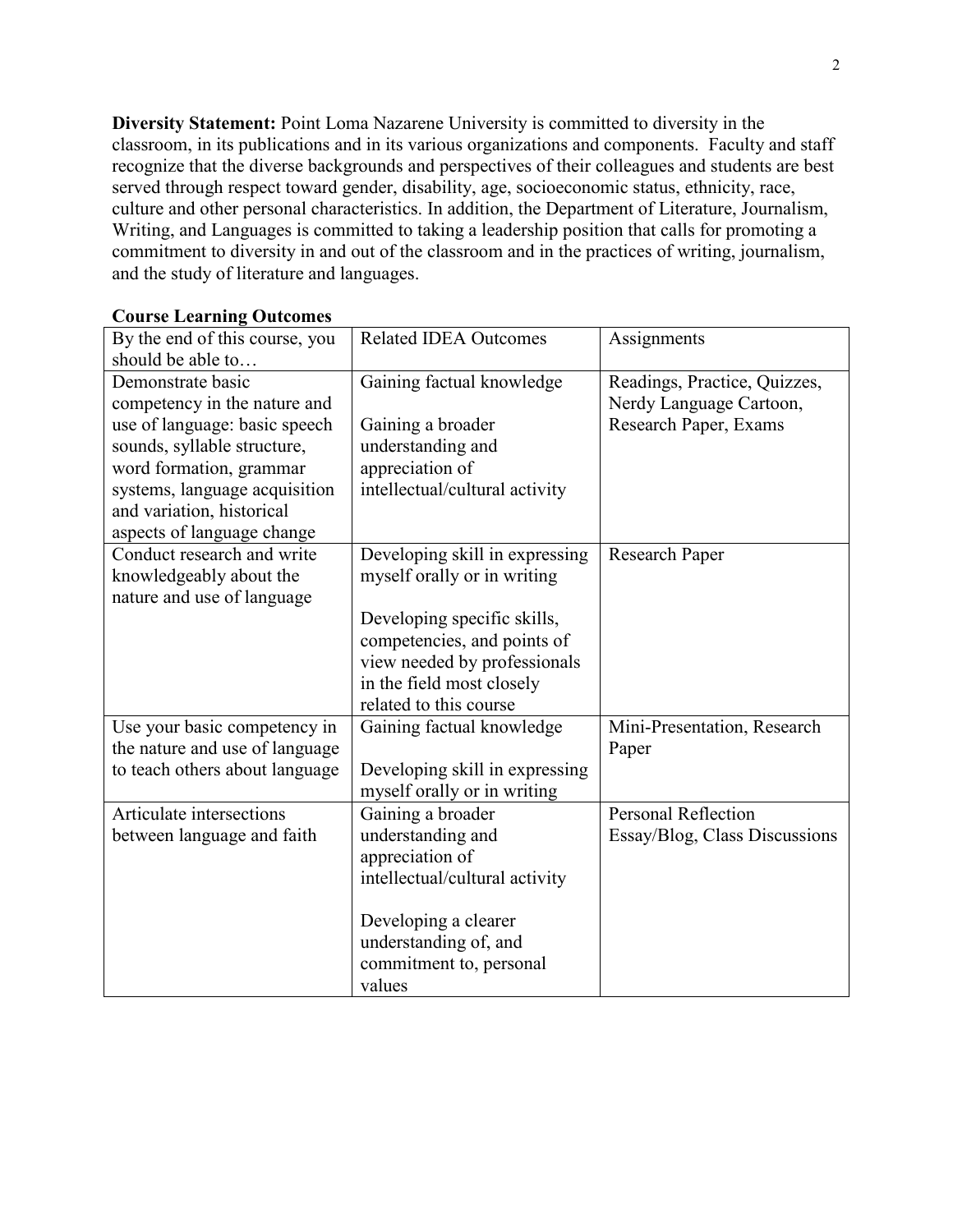#### CLASS POLICIES

Grade Distribution: In order to receive credit for the course, all of the following must be completed.

| Practice & Quizzes               | $20\% - 100$ pts  |
|----------------------------------|-------------------|
| Mini-Presentation                | $5\% - 25$ pts    |
| Nerdy Language Cartoon           | $5\% - 25$ pts    |
| Personal Reflection Essay & Blog | $10\% - 50$ pts   |
| <b>Research Paper</b>            | $20\% - 100$ pts  |
| Midterm Exam                     | $20\% - 100$ pts  |
| Final Exam                       | $20\% - 100$ pts  |
| Total                            | $100\% - 500$ pts |

Grading Scale & Definitions:

| $B - 80 - 82$     | D+: $67-69$   |
|-------------------|---------------|
| $C_{\pm}$ : 77-79 | D: 63-66      |
| $C: 73-76$        | D-: $60-62$   |
| $C_{\rm}$ : 70-72 | $F:$ below 60 |
|                   |               |

 $A =$  Phenomenal work that far exceeds the minimum requirements of the assignment; excellent logic, structure, and organization; virtually no grammar and punctuation errors.

 $B = Good$  work that exceeds the minimum requirements of the assignment; no major problems with logic, structure, and organization; very few grammar and punctuation errors.

 $C =$  Average work that meets the minimum requirements of the assignment; may have minor problems with logic, structure, and organization; may have some grammar and punctuation errors.

 $D =$  Poor work that does not fully meet the minimum requirements of the assignment; may have some problems with logic, structure, and organization; grammar and punctuation errors may hinder meaning.

 $F =$  Poor work that does not fulfill the assignment; may have serious problems with logic, structure, and organization; grammar and punctuation errors may obscure meaning.

Attendance & Participation: Because discussion will be an important part of our class, your regular attendance and participation are required for you to be successful. Your first two absences will not count against your grade, but use them wisely. For each additional absence, your total grade will be lowered by 5%; if you miss class more than 4 times (over 2 weeks), you will automatically fail this course. Coming to class unprepared, staring at a screen, or being disruptive in class will also count as an absence. If you already know that you'll be missing many classes due to some pre-existing schedule conflict, you should not take this course at this time. Also, since arriving late to class is distracting to your classmates (and to me), you are expected to arrive on time. Two late arrivals will count as one absence. Truly perfect attendance (with no tardies or absences of any kind—you were literally present for all of every class meeting) will earn you 1% of extra credit at the end of the semester.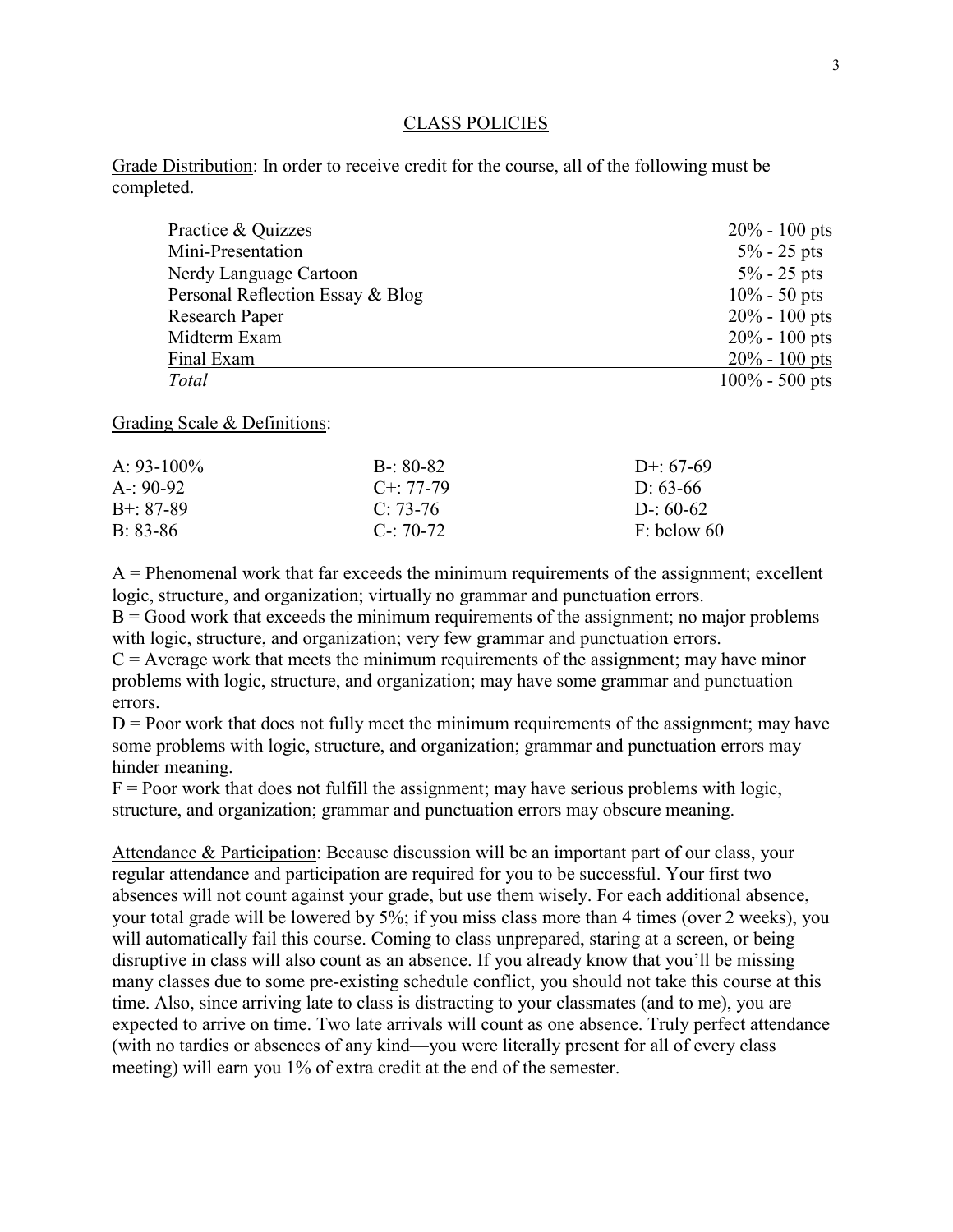Readings: Readings are due on the date they're listed in the course outline. Always bring your copy of the assigned reading to class with you for use in discussion. Read actively and make notes directly on the text and/or on the side.

Quizzes: On days when reading assignments are due, I may give brief quizzes at the very beginning of class. Some will be scheduled; some may be surprises. They will often require short answers to a few questions, but they might occasionally require a longer answer to one question (in the form of a short essay). This will motivate you to do the assigned reading, and it is extra incentive to get to class on time. These quizzes cannot be made up later. You should keep all quizzes in a notebook or a folder, along with all of your class notes and other assignments. **Save everything** throughout the semester so that you can look back on previous work and build upon it. This will also allow you to keep track of your grade in the class and to ensure that my final calculations are accurate.

Practice: For each chapter, you will complete selected practice questions from the textbook. I will assign these as we go along, announcing them during the class period before they are due. These should be completed to the best of your ability by the beginning of class on the day they are due. Some of these problems will require that you work them out in pencil and by hand, but type if you can. I will select students at random to share answers as we go over these in class, and we will work through especially tough problems together in class. Completion, effort, and class participation will count for something; more important than simply having the right answer is learning how to think and work through the process to get to the answer.

Mini-Presentation: We will often open our class meetings with mini-presentations. On your assigned day, please come to class prepared to share something interesting and language related. This could be something that you've observed and analyzed yourself (such as a roommate's interesting speech pattern from a regional dialect or a song lyric), or it could be something that you found elsewhere (such as an NPR article about language use). It might require a little research. This presentation need not be formal, but it should be concise (under 5 minutes), wellprepared, and *engaging*. Use of media, handouts, or other visual/auditory aides is encouraged.

Nerdy Language Cartoon: Look at the beginning of each chapter in our text book. Go ahead. I'll wait… See how each chapter uses a nerdy language cartoon to introduce the topic of that chapter? I would like for you to make one of your own. It's okay if your platypus looks more like a duck. I don't have great drawing skill either. However, you should take the time to think of something clever and to present it as well as you can (a.k.a. don't scribble something down five minutes before it's due). Your final draft may be digitally designed and printed or neatly hand drawn. Along with your cartoon, turn in a 1-page artist's statement explaining what you did and why. Your cartoon shouldn't depend on this statement; this is just your chance to show me that you did thoughtful work. The point of this assignment overall is to allow you to dissect some feature of language in a fun, playful way.

Personal Reflection Essay (Blog): Early in the semester, we will read a published personal reflection on a topic of language and faith. Using this as a model, you will create your own personal reflection essay and post it to our "Discussions" page on Canvas. This will serve as a jumping off place for our class as we discuss how language and faith intersect. We will use the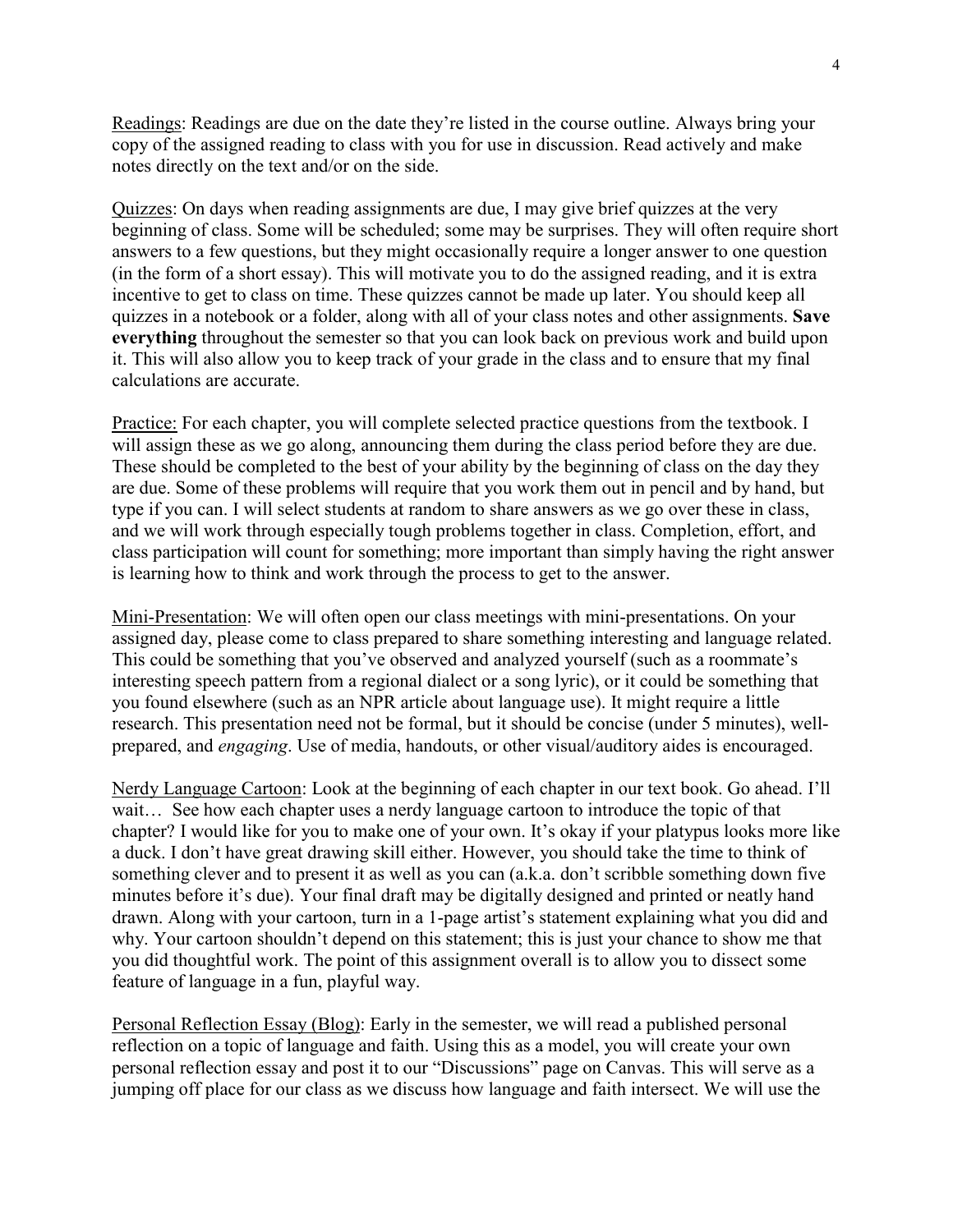discussion function on Canvas to post these essays and to discuss the issues they raise by interacting with each other's comments. You will receive more detailed instructions for this assignment in class.

Research Paper: Early in the semester, you will choose a topic that you're curious about and form a research question to guide you in your quest for information. I will be available to help you along the way, but this paper will be mostly self-motivated. Make sure you choose something you're truly curious about so that the research process will be interesting and enjoyable for you. You will receive more detailed instructions for this assignment in class.

Midterm & Final Exams: You will take a midterm exam and a final exam to demonstrate your knowledge of important concepts covered in our class. If you read closely and take notes in class regularly, you should have no problem passing. **If you do not take both of these exams, you will automatically fail the course.**

Due Dates: Dates when assignments are due are listed on the attached course outline; all written assignments are due at the beginning of class. I highly encourage you to visit with me one-onone during office hours to run topics, thesis statements, or drafts by me. Once an assignment receives a grade, there will be no further opportunities to revise for a new grade. **Late work is not acceptable.** If unusual circumstances will keep you from completing an assignment on time, please make arrangements with me for an extension BEFORE the due date (or if you wake up sick, please email me ASAP with your assignment so it will not be counted late). Special arrangements can only be made in advance, not after a due date, except in the case of a real emergency. Please complete all readings on time as well. All coursework must be completed by the end of our final exam period.

Paper Format: All papers must be typed, double-spaced, in 12-point Times New Roman font, with one-inch margins, and in MLA format. See the MLA Format handout on Canvas for specific formatting guidance. Electronic submissions will not be accepted, except when approved by me or as required by the assignment.

Student-Directed Conferences: During the semester, you will meet with me in my office to discuss your writing, reading, or whatever else you'd like. The dates for these conferences are on the course outline. Feel free to meet with me more often than this!

Extra Credit: You may earn extra points in two ways (in addition to perfect attendance):

- 1. Visit the Tutorial Center to get extra feedback on a paper or to get extra instruction on grammar and punctuation. Turn in a brief write-up explaining what you worked on, with whom, when, and how it has affected your writing. Turn this in with your assignment for a 2% grade boost on that assignment.
- 2. Language-related events go on frequently at PLNU and in our larger San Diego community. Attend an author lecture, reading, or workshop and write a 1-2 page critical reflection over what was said and how it connects with what you're learning about the nature and use of language. Due within one week of the event. This will earn you a 1% grade boost in the class (up to 2 times).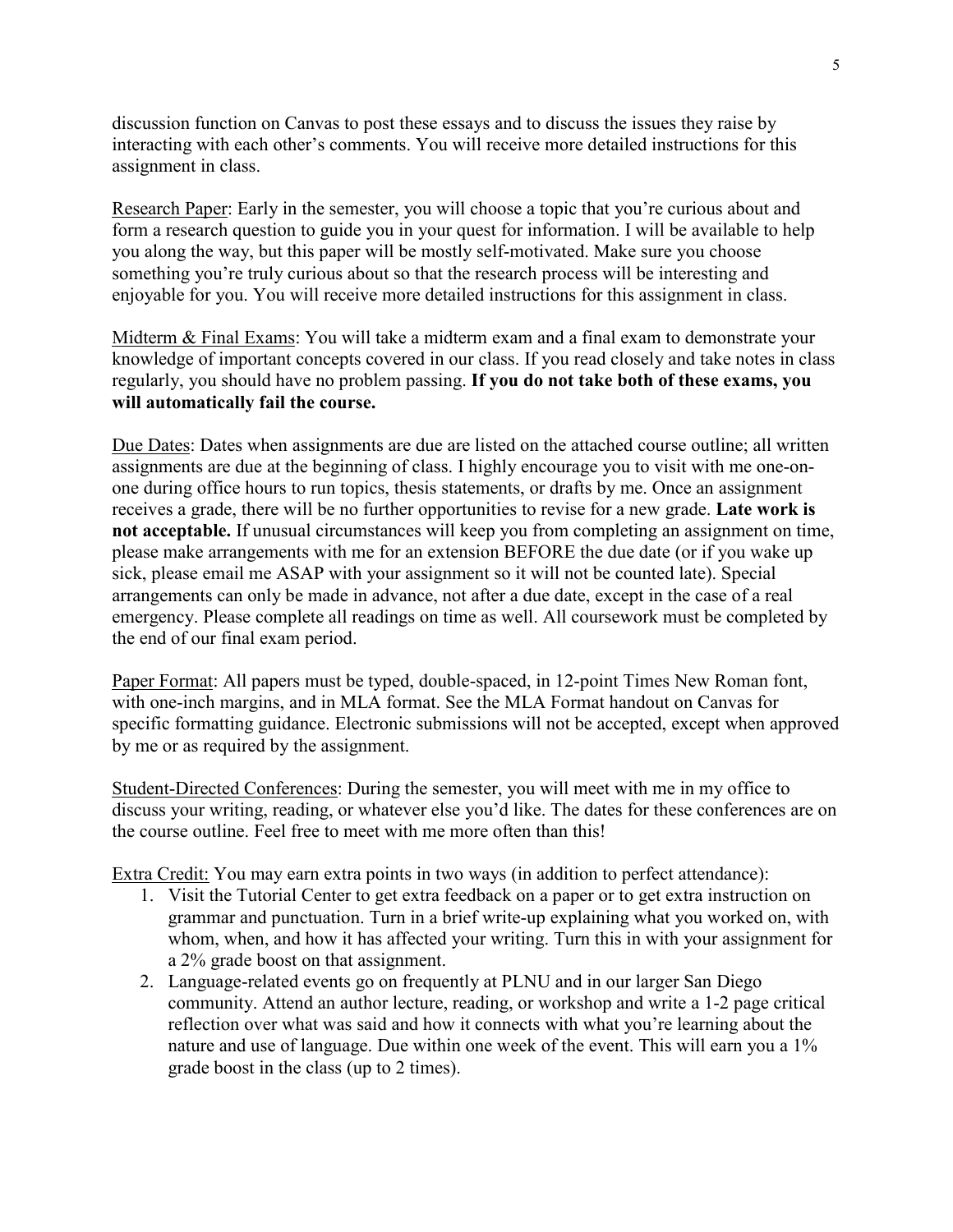Canvas: A copy of this syllabus and assignments for our course are online at https://canvas.pointloma.edu. You can access these course materials through the portal using your PLNU username and password.

PLNU Email: Your PLNU email account should be checked daily. This is the way that I will most frequently communicate with you outside of class, and it's also the way the university distributes important information.

Inclusive Language Statement: Because language is powerful and shapes the way we think, all public language used in this course, including written and spoken discourse, will be inclusive. This standard is outlined by all major academic style guides, including MLA, APA, and Chicago, and is the norm in university-level work. See ["Appropriate Language"](https://owl.purdue.edu/owl/general_writing/academic_writing/using_appropriate_language/index.html) at *The Purdue OWL* and CSU's [Diversity Style Guide.](https://www2.calstate.edu/csu-system/csu-branding-standards/editorial-style-guide/Pages/diversity-style-guide.aspx)

Public Discourse: Much of the work we will do in this class is cooperative. You should think of all your writing and speaking for and in class as public, not private, discourse. By continuing in this class, you acknowledge that your work will be viewed by others in the class.

> *This syllabus is a contract. If you continue in this course, then you agree to comply with the class policies as stated here.*

## COURSE OUTLINE[1](#page-5-0)

| R Sept 5   | Introductions and syllabus<br>In Class: IPA, What is language?, Sign up for Mini-Presentations                                                                                                                                                       |
|------------|------------------------------------------------------------------------------------------------------------------------------------------------------------------------------------------------------------------------------------------------------|
| T Sept 10  | Read and complete "Dr. D's Crash Course" (handout)<br>Read this syllabus                                                                                                                                                                             |
| R Sept 12  | Read "Politics and the English Language" (handout)<br>Read "The Trouble with Cussing Christians" (handout)<br>In Class: Personal Reflection Essay assigned<br>Finish Crash Course (if needed)<br>*You MUST have a copy of the textbook by this date! |
| T Sept 17  | Read Chapter 1<br>Practice<br>Memorize 9 design features of language (File 1.4)                                                                                                                                                                      |
| *W Sept 18 | <i>Bonus Event: Driftwood Open Mic, The ARC, 5:30-7 p.m.</i>                                                                                                                                                                                         |
| R Sept 19  | Read Chapter 2, Files 2.0–2.1<br>Memorize IPA symbols for Standard American English (41-43)                                                                                                                                                          |

 $\overline{a}$ 

<span id="page-5-0"></span><sup>&</sup>lt;sup>1</sup> This schedule may be changed at the instructor's discretion.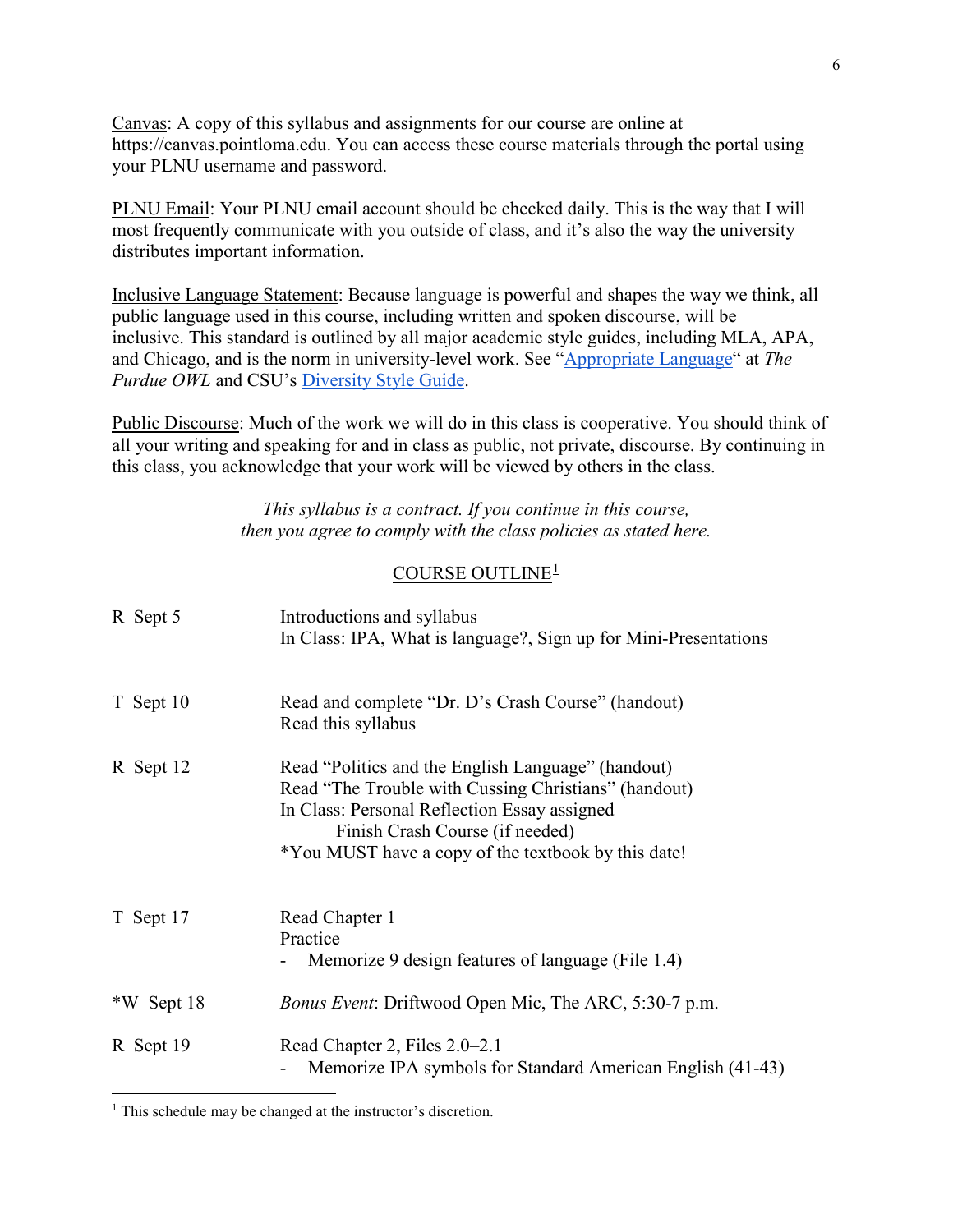| T Sept 24   | Read Chapter 2<br>Practice<br>In Class: Quiz (Design Features & IPA), Research Paper prompt                                                                                                                                                                                                                     |
|-------------|-----------------------------------------------------------------------------------------------------------------------------------------------------------------------------------------------------------------------------------------------------------------------------------------------------------------|
| R Sept 26   | Continue Chapter 2<br>Memorize place/manner of articulation chart $(52)$ & vowel chart $(54)$                                                                                                                                                                                                                   |
| *Th Sept 26 | Bonus Event: Poetry on Point, Colt Forum, 3-4 p.m.                                                                                                                                                                                                                                                              |
| T Oct 1     | Read Chapter 3<br>Practice                                                                                                                                                                                                                                                                                      |
| *W Oct 2    | <b>Bonus Event: Poetry Day with Kristin George Bagdanov!</b><br>Workshop with Q&A, Fermanian, 3-4 p.m.<br>Reading & Signing, Fermanian, 7-8 p.m.                                                                                                                                                                |
| R Oct 3     | Continue Chapter 3<br>Practice                                                                                                                                                                                                                                                                                  |
| T Oct 8     | Read Chapter 14<br>Practice<br>In Class: Quiz (Phonetics & Phonology), Conference Sign-up                                                                                                                                                                                                                       |
| R Oct 10    | <b>CONFERENCES</b><br>DUE: Personal Reflection Essay (post to "Discussions" on Canvas)                                                                                                                                                                                                                          |
| T Oct 15    | <b>Blog Participation</b><br>DUE: Between October 11-15, read at least two of your peers'<br>personal reflections on our "Discussions" page. Comment, check<br>back once a day or so, and actively discuss the issues that your<br>peers have raised (and please join the discussion on your own<br>essay too). |
| R Oct 17    | Midterm Exam Review                                                                                                                                                                                                                                                                                             |
| T Oct 22    | <b>MIDTERM EXAM</b>                                                                                                                                                                                                                                                                                             |
| R Oct 24    | <b>DUE: Nerdy Language Cartoon</b><br>In Class: Cartoon Gallery & Celebration                                                                                                                                                                                                                                   |
| T Oct 29    | Read Chapter 4                                                                                                                                                                                                                                                                                                  |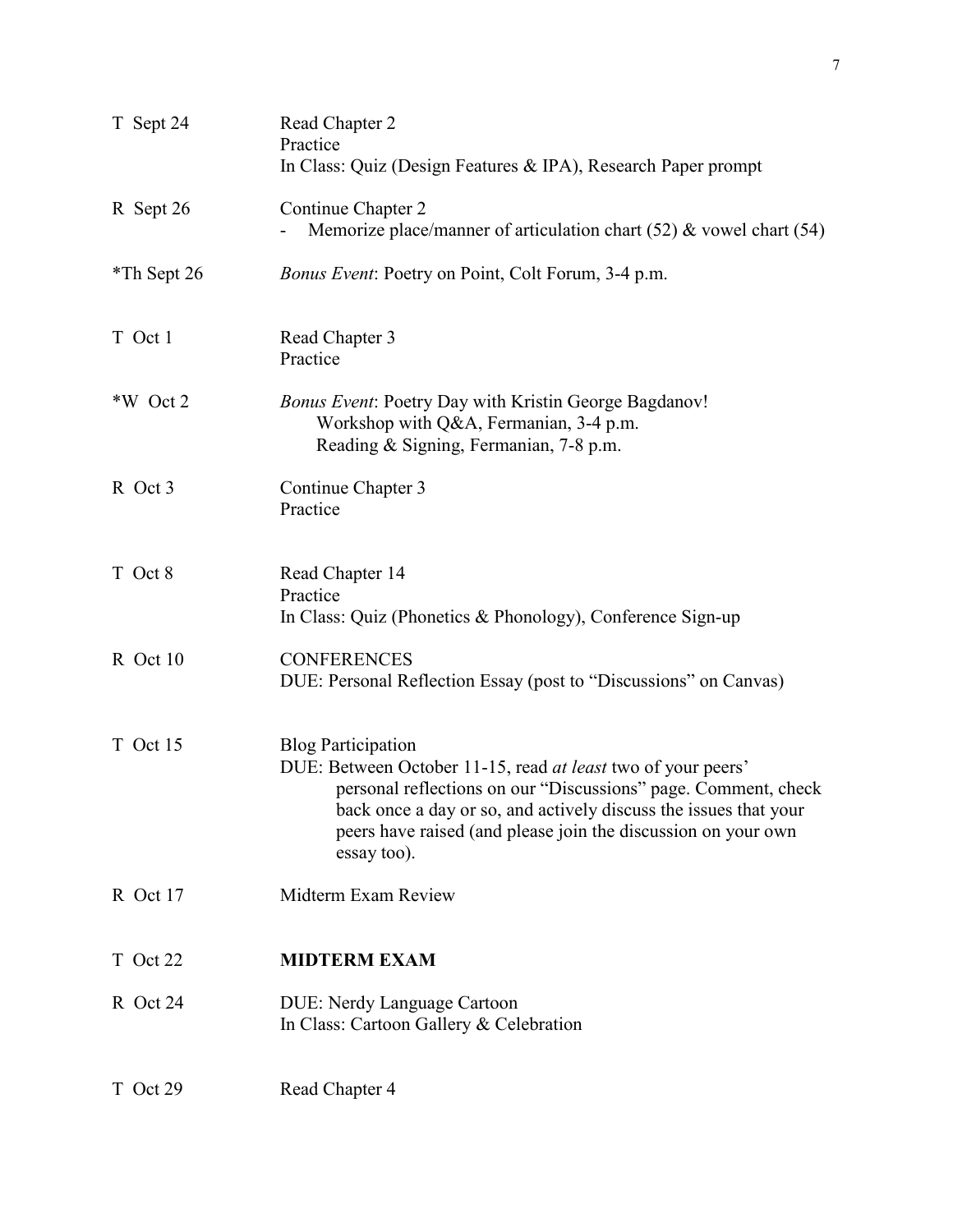|             | <b>DUE: Research Paper Proposal</b>                                            |
|-------------|--------------------------------------------------------------------------------|
| R Oct 31    | Continue Chapter 4<br>Practice                                                 |
| T Nov 5     | Read Chapter 5<br>Practice                                                     |
| R Nov 7     | Read Chapter 6<br>Practice                                                     |
| T Nov 12    | Review Chapters 4-6<br>Research Paper check-in                                 |
| R Nov 14    | Read Chapter 8<br>In Class: Quiz (Morphology, Syntax, Semantics)               |
| T Nov 19    | Read/skim Chapter 9<br><b>Chapter 8 Practice</b>                               |
| R Nov 21    | <b>CONFERENCES</b><br>Research & Writing Time                                  |
| S Nov $23*$ | <i>*Bonus Event:</i> Creative Writing Celebration, Bond 103, 8:30-10:30 a.m.   |
| T Nov 26    | Research & Writing Time                                                        |
| R Nov 28    | THANKSGIVING - NO CLASSES                                                      |
| T Dec 3     | Read Chapter 10<br>Practice                                                    |
| R Dec 5     | DUE: Research Paper draft<br>In Class: Discuss Research Papers (Peer Response) |
| T Dec 10    | Chapter 15<br>Practice                                                         |
| R Dec 12    | DUE: Research Paper<br>In Class: Final Review                                  |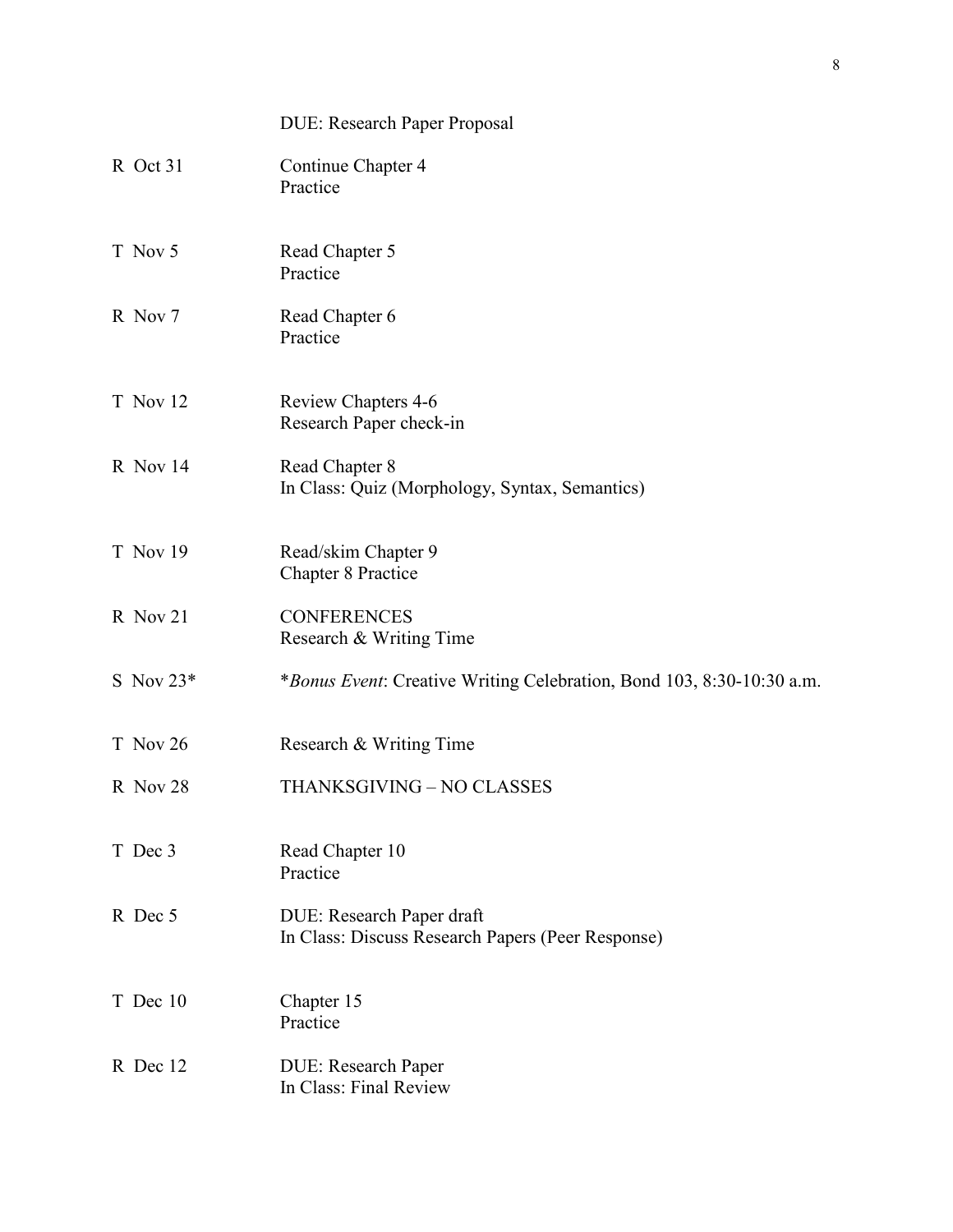# **FINAL EXAM**

**\_\_\_\_\_\_\_\_\_\_\_\_\_\_\_\_\_\_\_\_\_\_\_\_\_\_\_\_\_\_\_\_\_\_\_\_\_\_\_\_\_\_\_\_\_\_\_\_\_\_\_\_\_\_\_\_\_\_\_\_\_\_\_\_\_\_\_\_\_\_\_\_\_\_\_\_\_**

Thursday, Dec 19  $10:30$  a.m.  $-1:00$  p.m. *Mandatory attendance[2](#page-8-0)*

## **Important Statements & Policies**

## **PLNU Mission Statement**

Point Loma Nazarene University exists to provide higher education in a vital Christian community where minds are engaged and challenged, character is modeled and formed, and service becomes an expression of faith. Being of Wesleyan heritage, we aspire to be a learning community where grace is foundational, truth is pursued, and holiness is a way of life.

**LJWL Department Mission Statement:** Welcome to the Department of Literature, Journalism, Writing, and Languages. Embodying the core values of a Christian liberal arts education in the Wesleyan theological tradition, and focusing on the power of language and story to shape us and our world, the LJWL Department and programs will provide students with knowledge, skills, and experiences to equip them to understand, interpret, analyze, evaluate, and create texts as linguistic and/or artistic expressions of diverse human experiences. We value reading, writing, researching, speaking, and discussing as profound means of participating in the redemptive work of God in all of creation. The following document will provide you with the information sources and information guidelines to University and Departmental policies that apply to all courses taken in this Department.

### **Final Examination Policy**

Successful completion of this class requires taking the final examination **on its scheduled day**. The final examination schedule is posted on the [Class Schedules](http://www.pointloma.edu/experience/academics/class-schedules) site. No requests for early examinations or alternative days will be approved.

### **PLNU Copyright Policy**

 $\overline{a}$ 

Point Loma Nazarene University, as a non-profit educational institution, is entitled by law to use materials protected by the US Copyright Act for classroom education. Any use of those materials outside the class may violate the law.

### **PLNU Academic Honesty Policy**

Students should demonstrate academic honesty by doing original work and by giving appropriate credit to the ideas of others. Academic dishonesty is the act of presenting information, ideas,

<span id="page-8-0"></span><sup>2</sup> Successful completion of this class requires taking the final examination **on its scheduled day**. The final examination schedule is posted on the [Class Schedules](http://www.pointloma.edu/experience/academics/class-schedules) site. No requests for early examinations or alternative days will be approved.